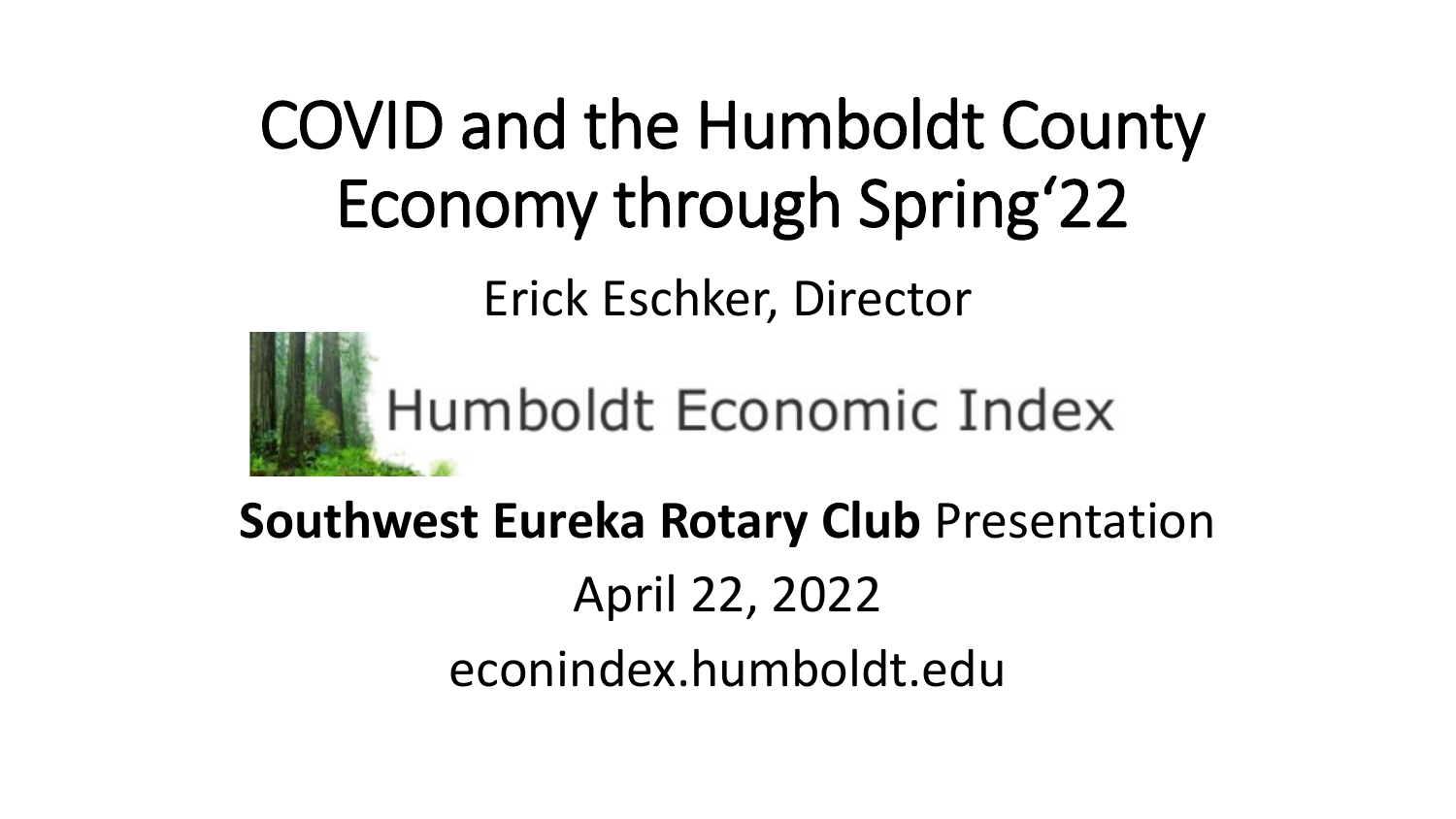### **Outline**

- Intro to Index
- COVID timeline
- Humboldt County Economic Indicators and California and US comparisons
- Questions?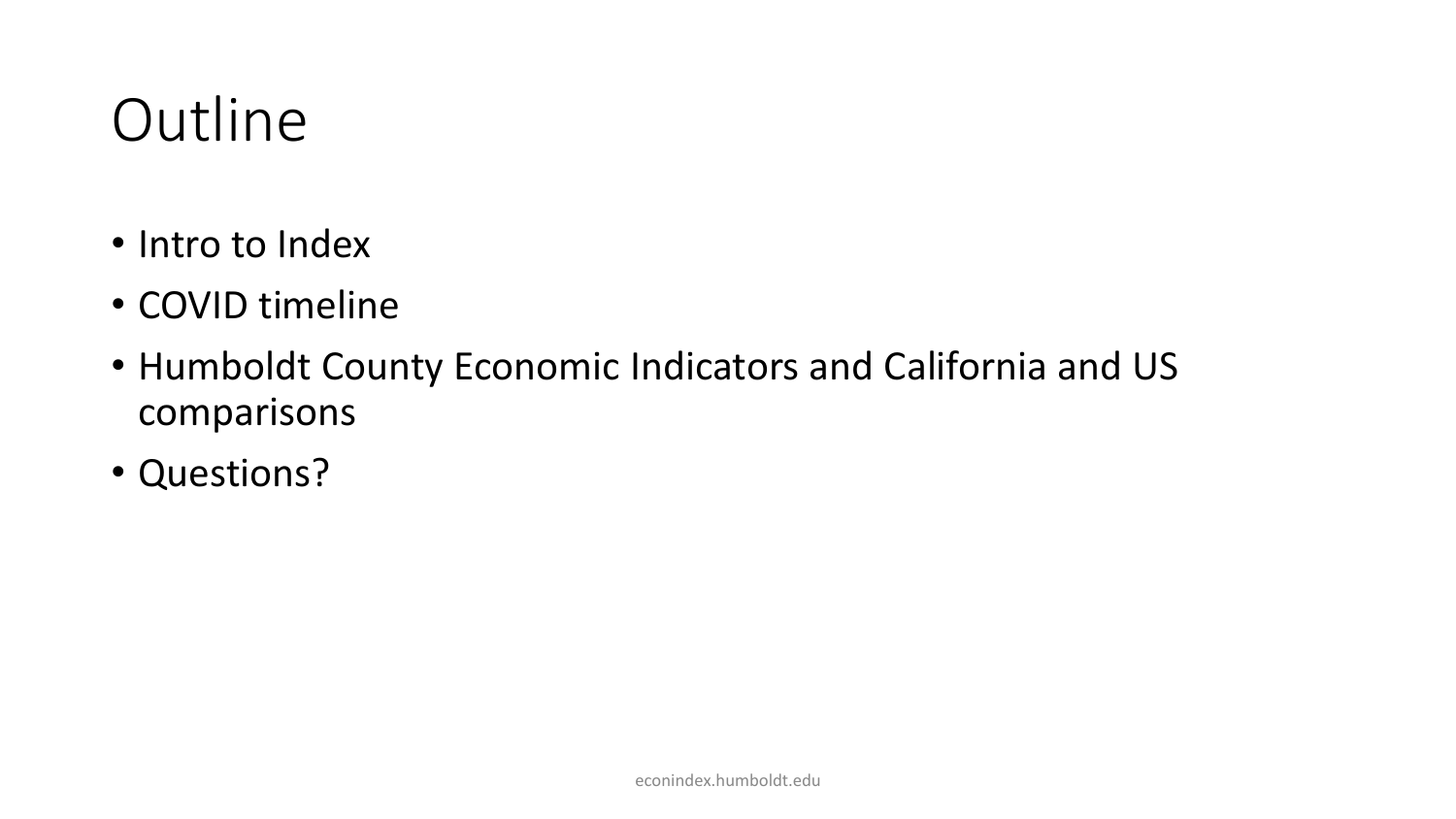# What is the Index?

- Started in 1996
- Four sponsors
- Tracks employment, housing, retail, energy, hotels, niche manufacturing
- Two student assistants at any time
- Over twenty have interned
- Gone on to graduate school, work, and started own business

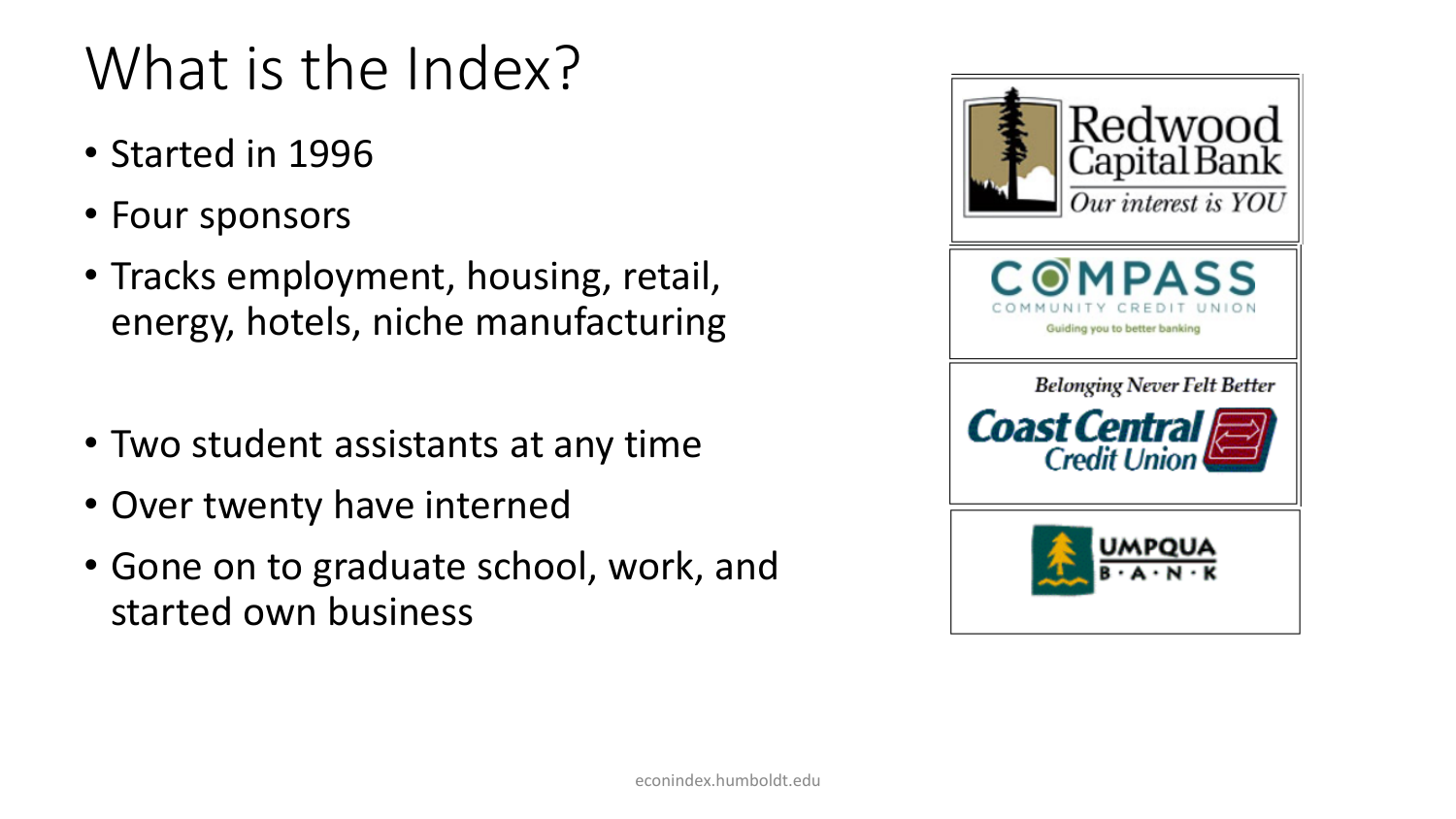### Feb 2022 Edition of the Index

| <b>Composite &amp; Sectors</b>                                                                             |          |                     |                             |                          |                         |
|------------------------------------------------------------------------------------------------------------|----------|---------------------|-----------------------------|--------------------------|-------------------------|
|                                                                                                            |          | Percent change from |                             |                          |                         |
| Index                                                                                                      | Value*** | Last Month          | One Year<br><u>ago</u> **** | Five<br>Years<br>ago**** | Ten<br>Years<br>ago**** |
| Composite                                                                                                  | 103.5    | $-3.8$              | $-0.4$                      | 1.6                      | 1.9                     |
| Home Sales                                                                                                 | 106.8    | $-14.6$             | $-18.1$                     | 0.0                      | $-8.1$                  |
| <b>Retail Sales</b>                                                                                        | 142.0    | $-1.9$              | $-6.3$                      | $-3.7$                   | $-2.1$                  |
| Hospitality                                                                                                | 119.8    | $-0.9$              | 14.3                        | 48.2                     | 39.1                    |
| Electricity                                                                                                | 103.0    | $-10.4$             | $-4.1$                      | $-6.8$                   | $-20.3$                 |
| Employment                                                                                                 | 106.0    | $-1.7$              | 2.5                         | $-4.7$                   | 5.6                     |
| Lumber*                                                                                                    | 26.3     | 0.0                 | 0.0                         | 0.0                      | $-18.7$                 |
| Manufacturing**                                                                                            | 100.7    | 10.7                | 5.7                         |                          |                         |
| * Formerly "manufacturing"<br>** Niche, non-lumber manufacturing. Not a component of the overall composite |          |                     |                             |                          |                         |

\*\* Niche, non-lumber manufacturing. Not a component of the overall composite.<br>\*\*\* These values are adjusted to remove seasonal fluctuation. The base month is

January 1994 (January 2013 for manufacturing) with an Index value of 100.

\*\*\*\* The percent change from the same month one, five and ten years ago.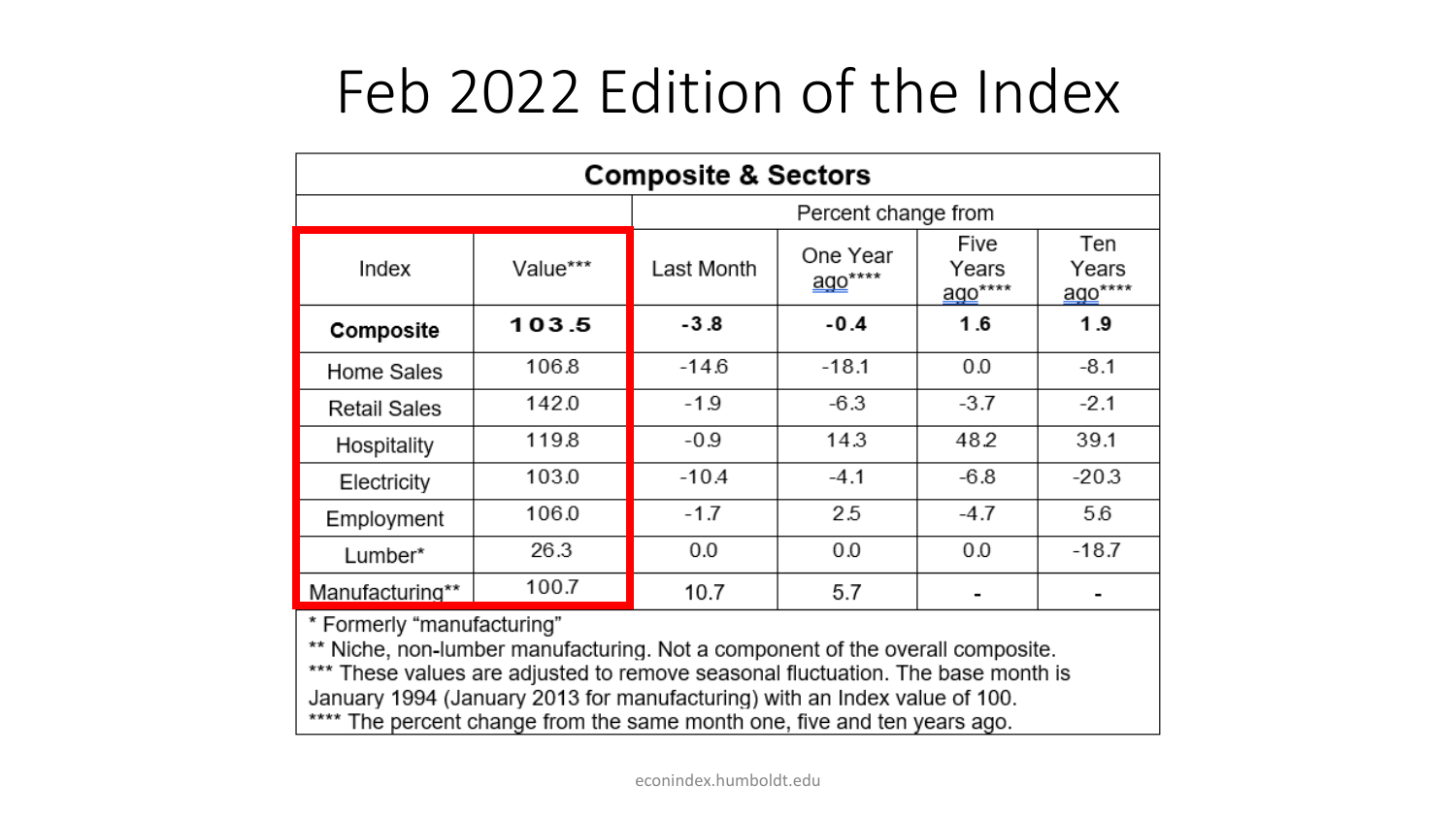# COVID Timeline

- Humboldt County was Covid ground zero
- It had its first confirmed Covid case by Feb 20, 2020, when there were only 7 confirmed cases in the entire US! (https://krcrtv.com/northcoast-news/eureka-local-news/first-case-of-novel-coronavirus-<br>confirmed-in-humboldt-county; <https://covidtracking.com/data/national>)
- The real economic effects from Covid have far less to do with the disease than the government response (Shelter in place orders and restricting businesses)
- *We expect to see the BIGGEST IMPACT of Covid at end of March through beginning of May, 2020 (centered in the month of April)*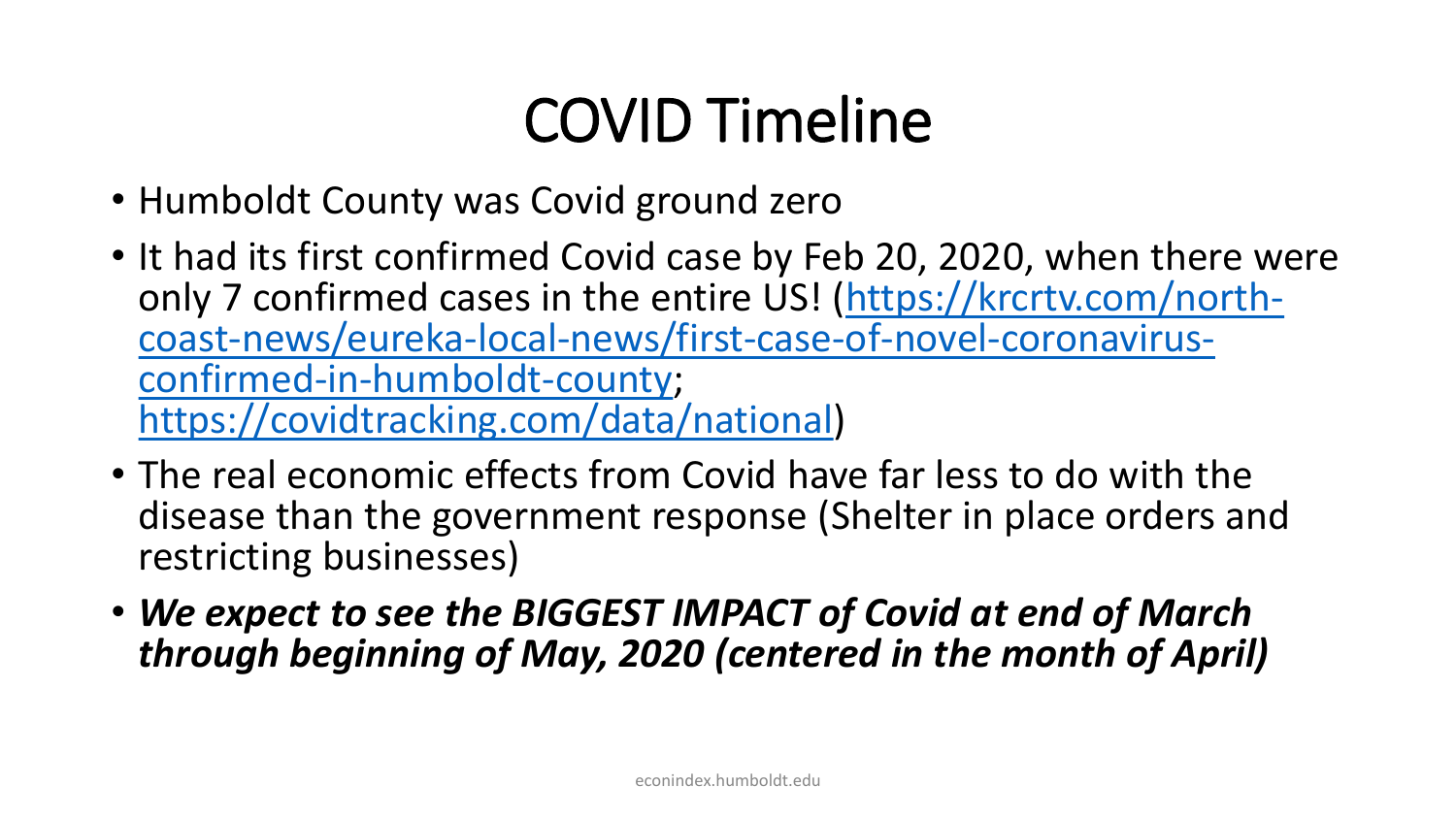### Humboldt County overall economic activity has almost rebounded



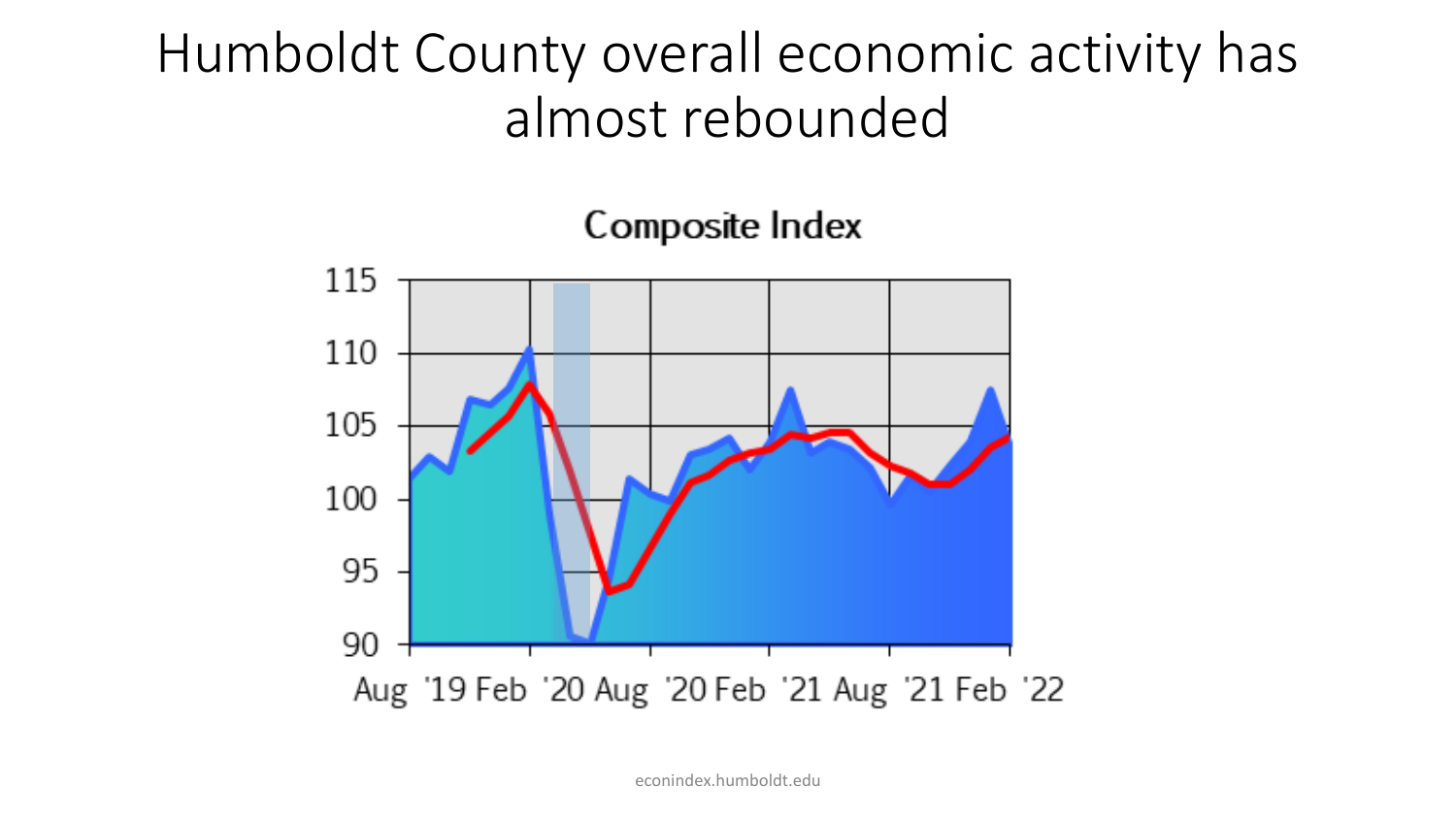### Shelter in place impacts on employment similar

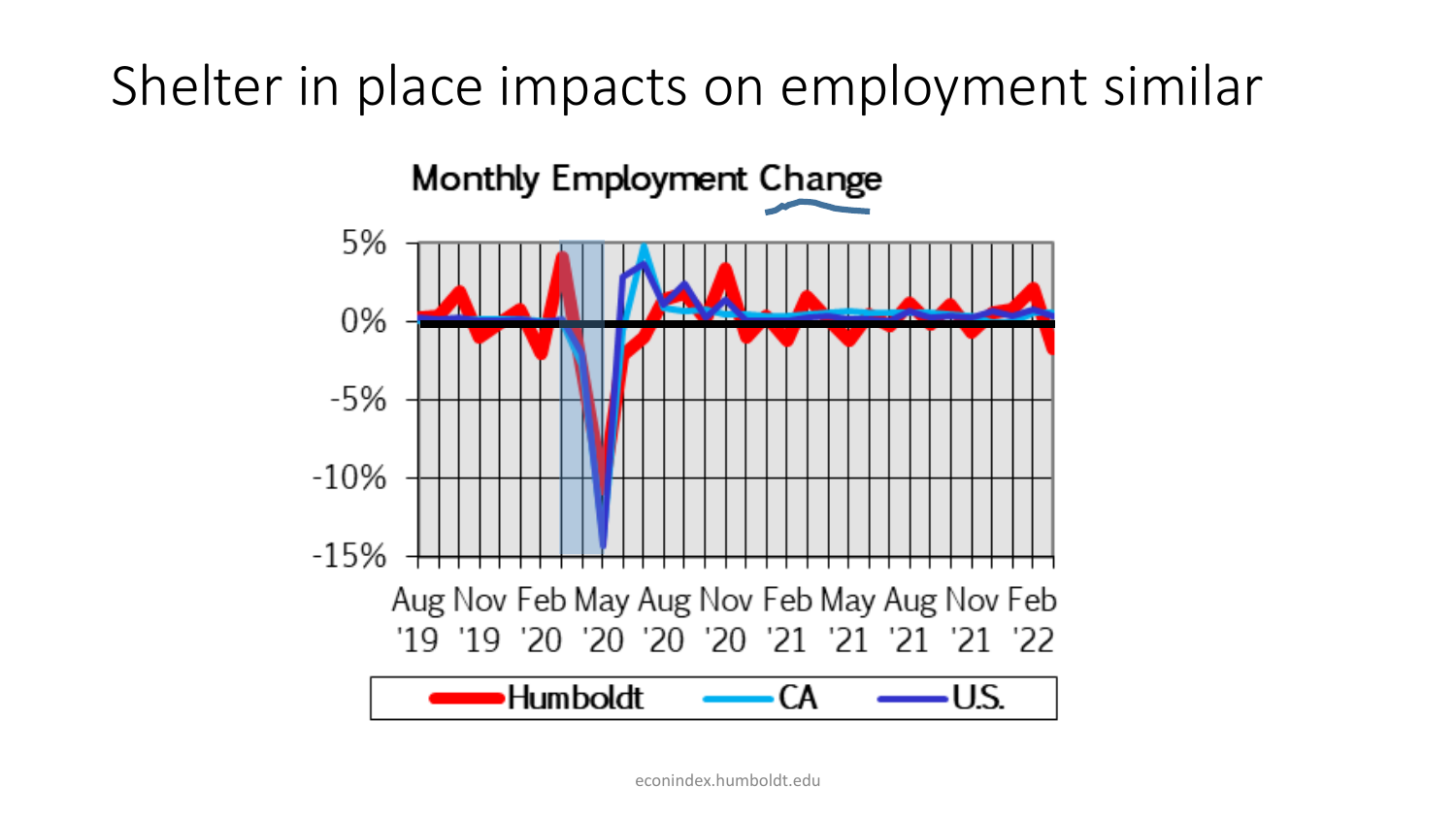### Unemployment rates are almost back to pre-Covid levels

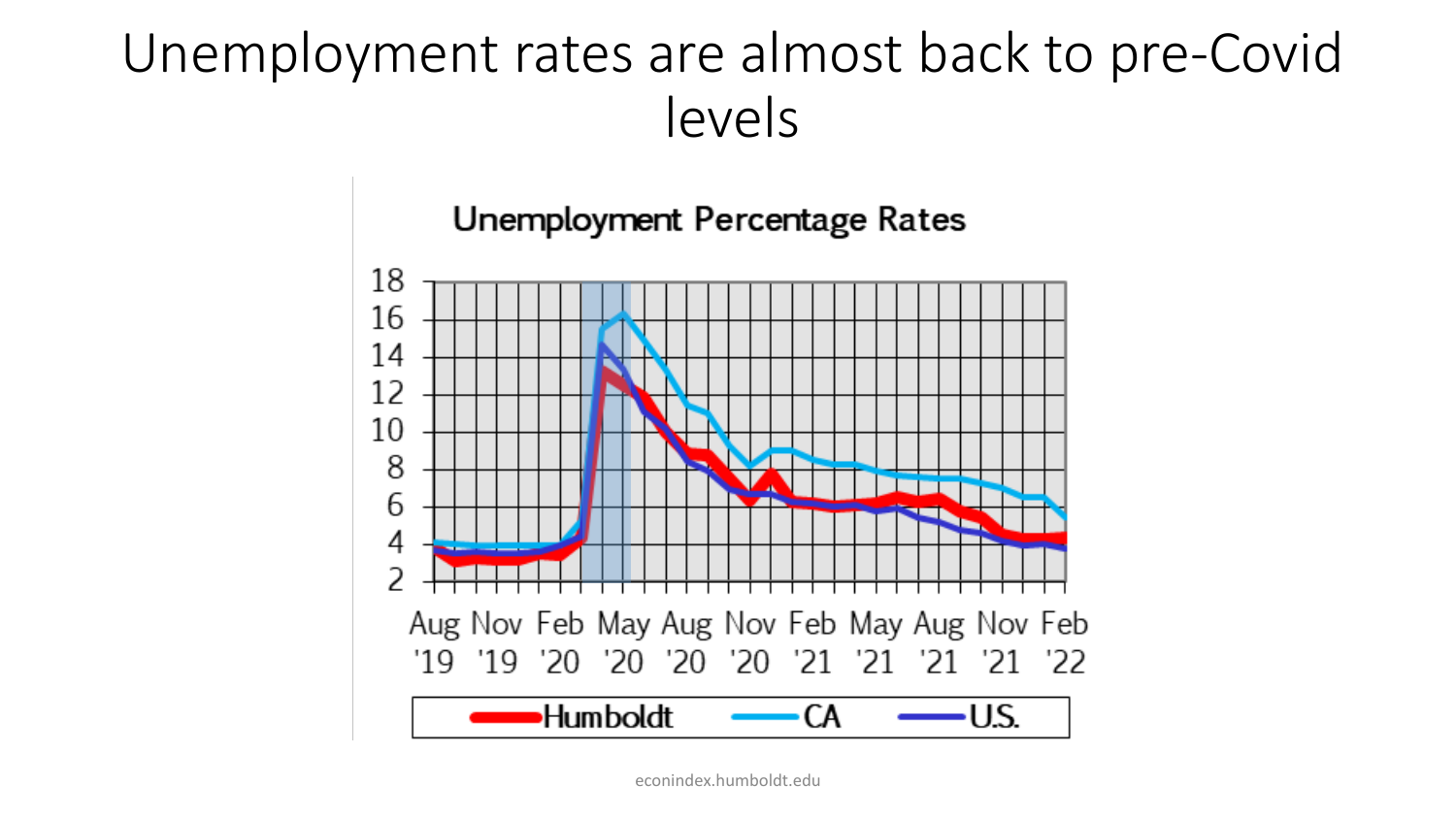#### Initial claims for unemployment insurance are back to normal

Index of New Claims for Unemployment Insurance

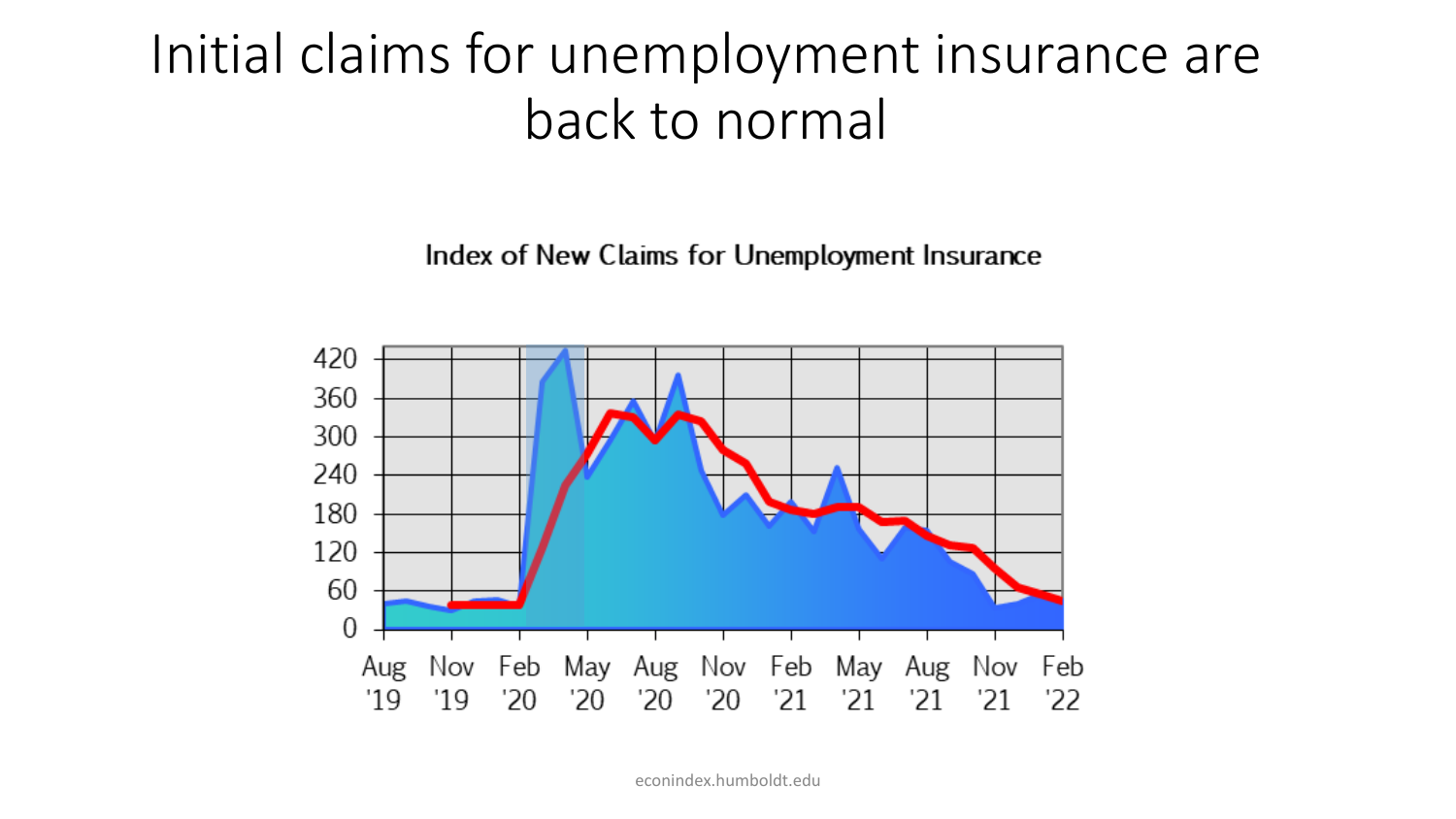Only one month when Help Wanted Ads fell, and they are finally back to normal

#### Index of Help Wanted Advertising

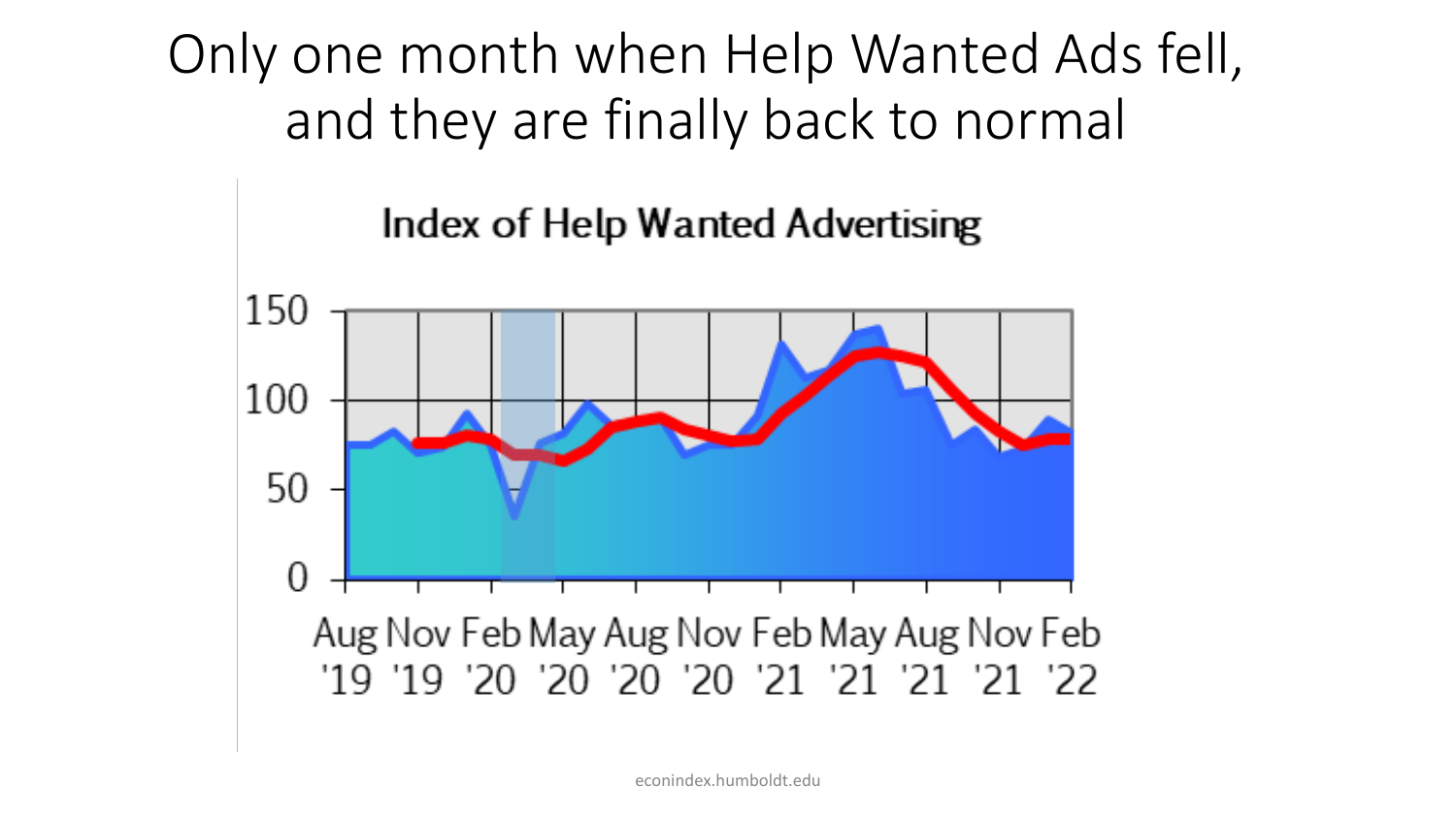### Retail Employment is slowly recovering

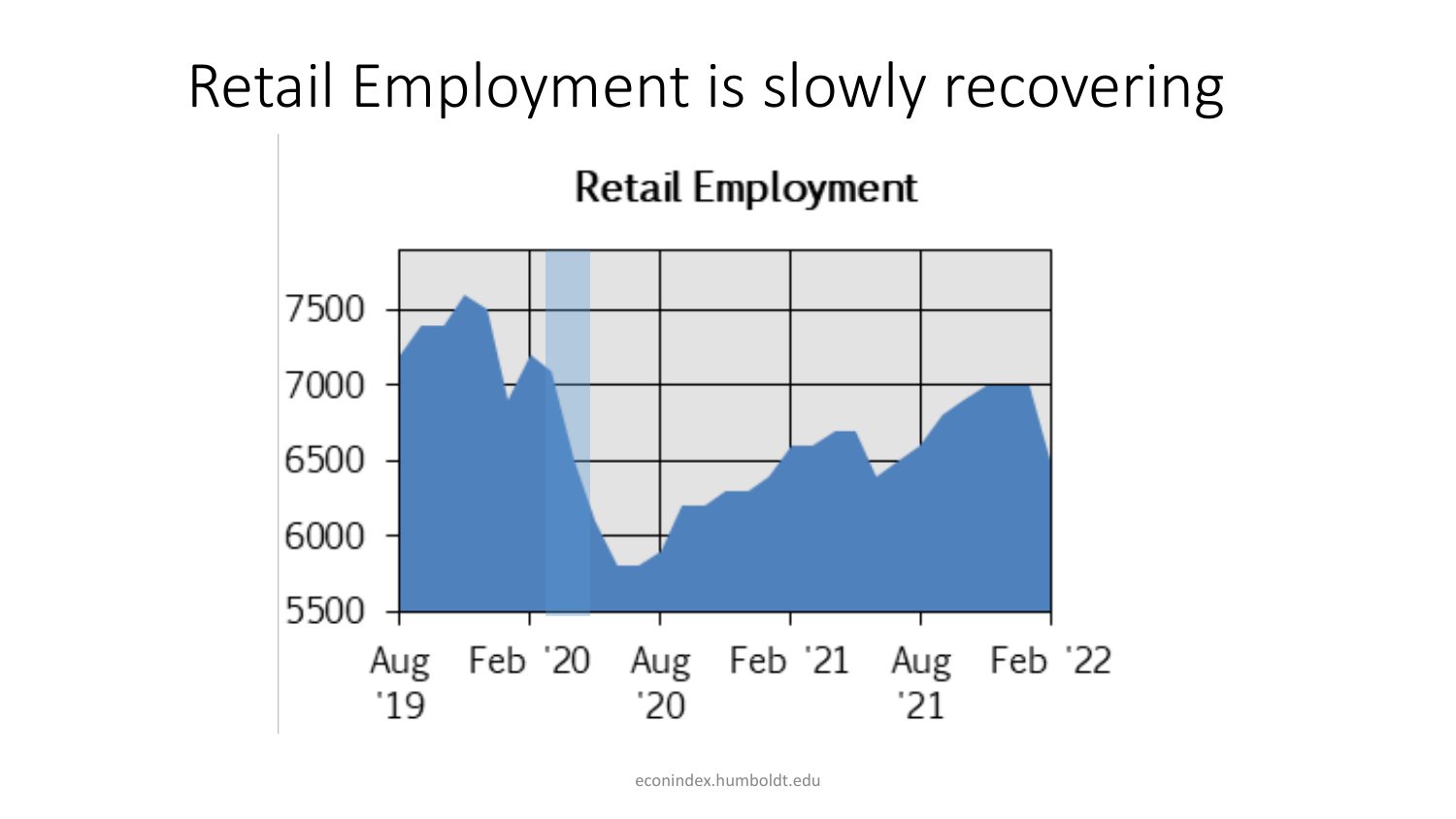### But Retail Sales recovered quicker

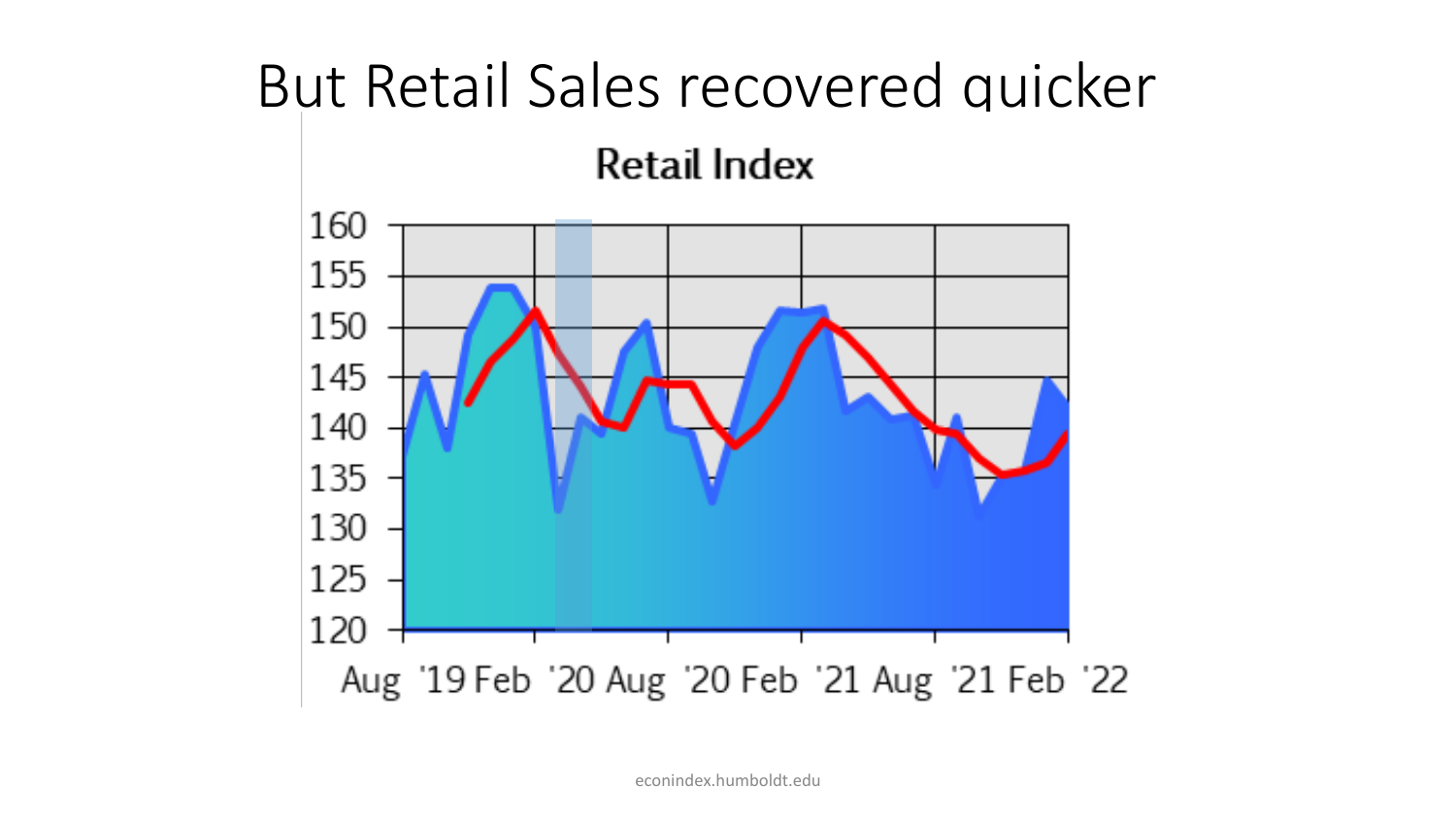### For the first time ever, Humboldt gas prices below SF for an entire year

**Gasoline Prices** 

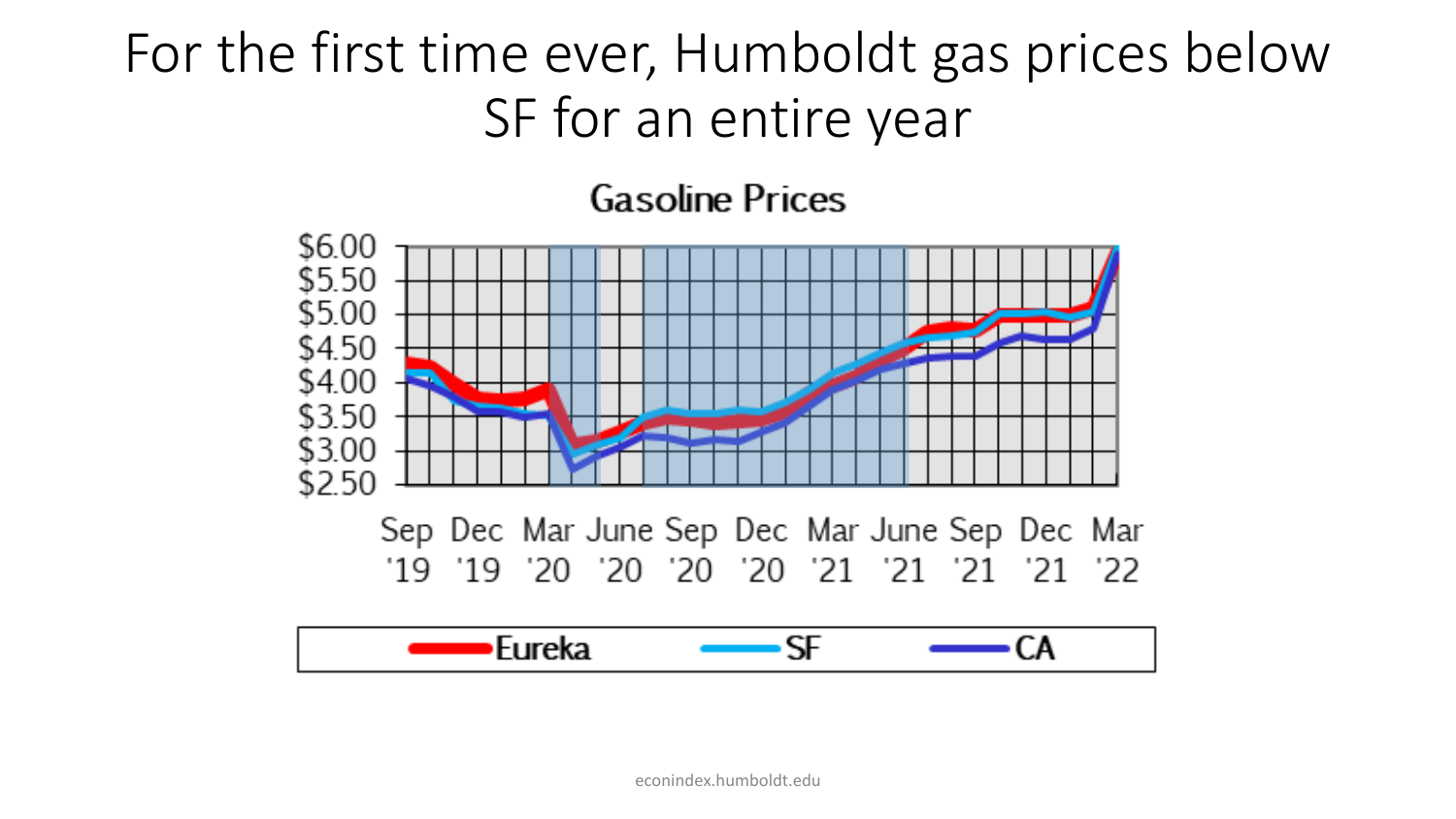### Home Sales hit historic highs but are falling

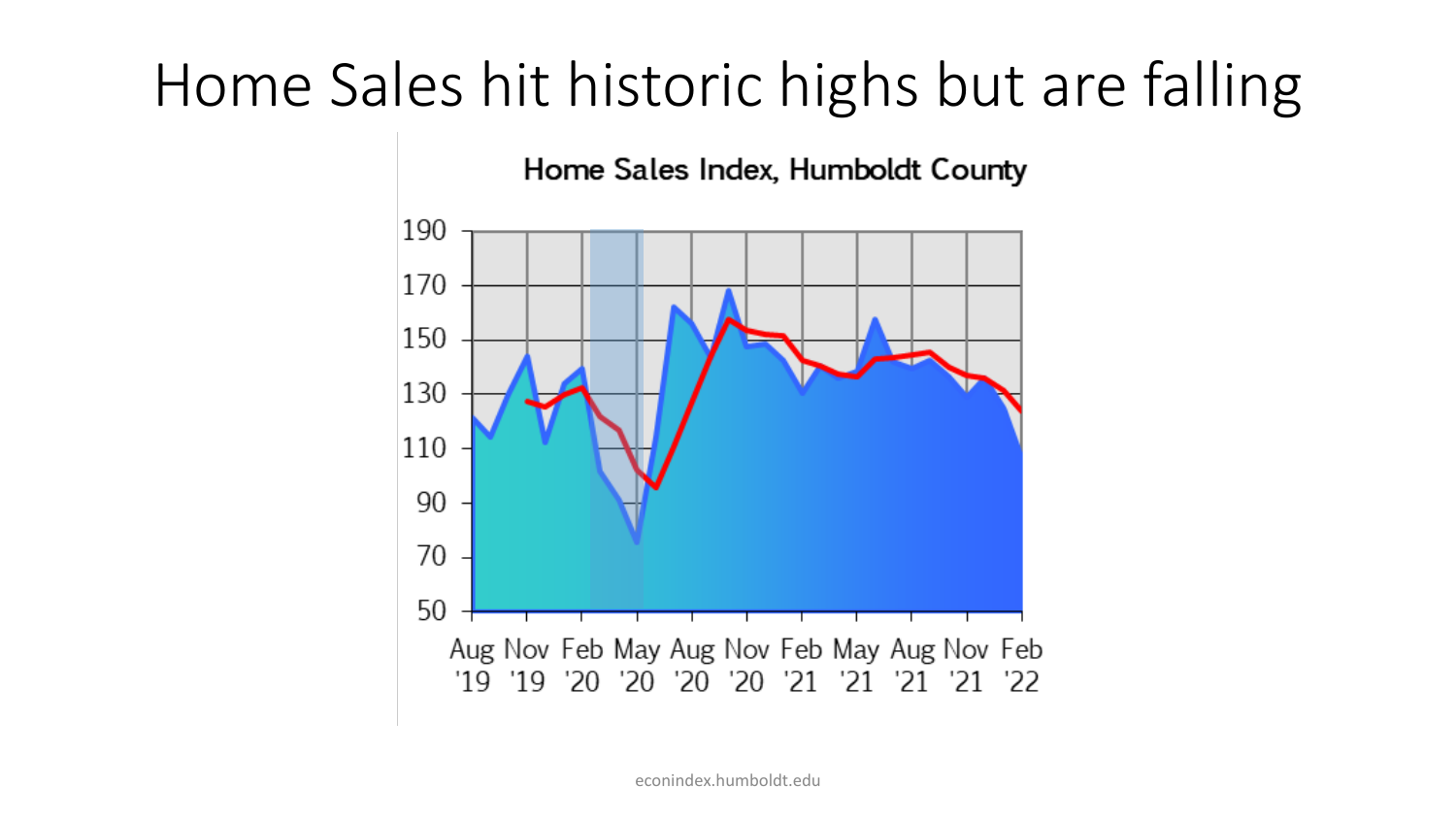### California and US Home Sales also surged for a while

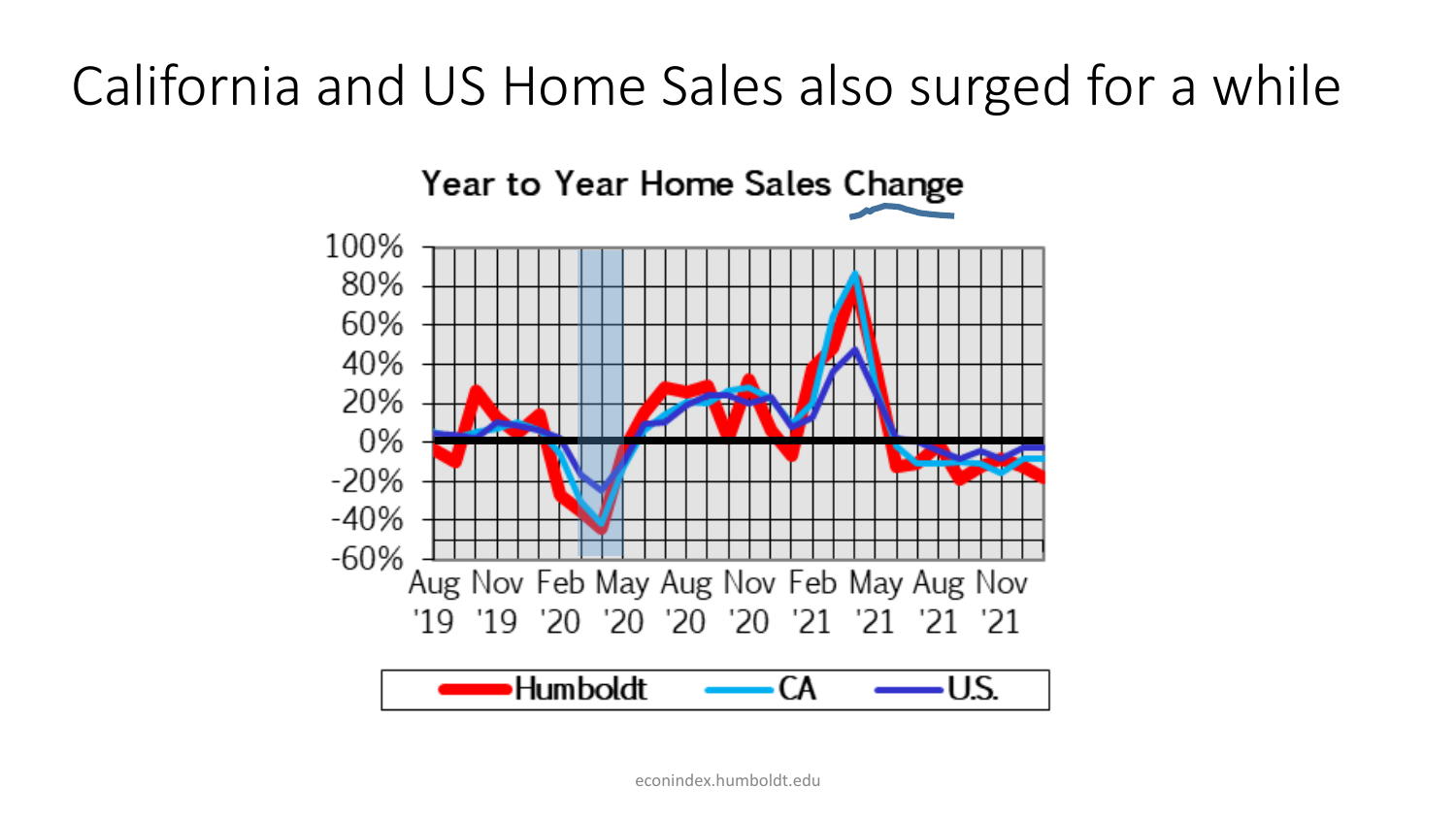#### Home Prices rose

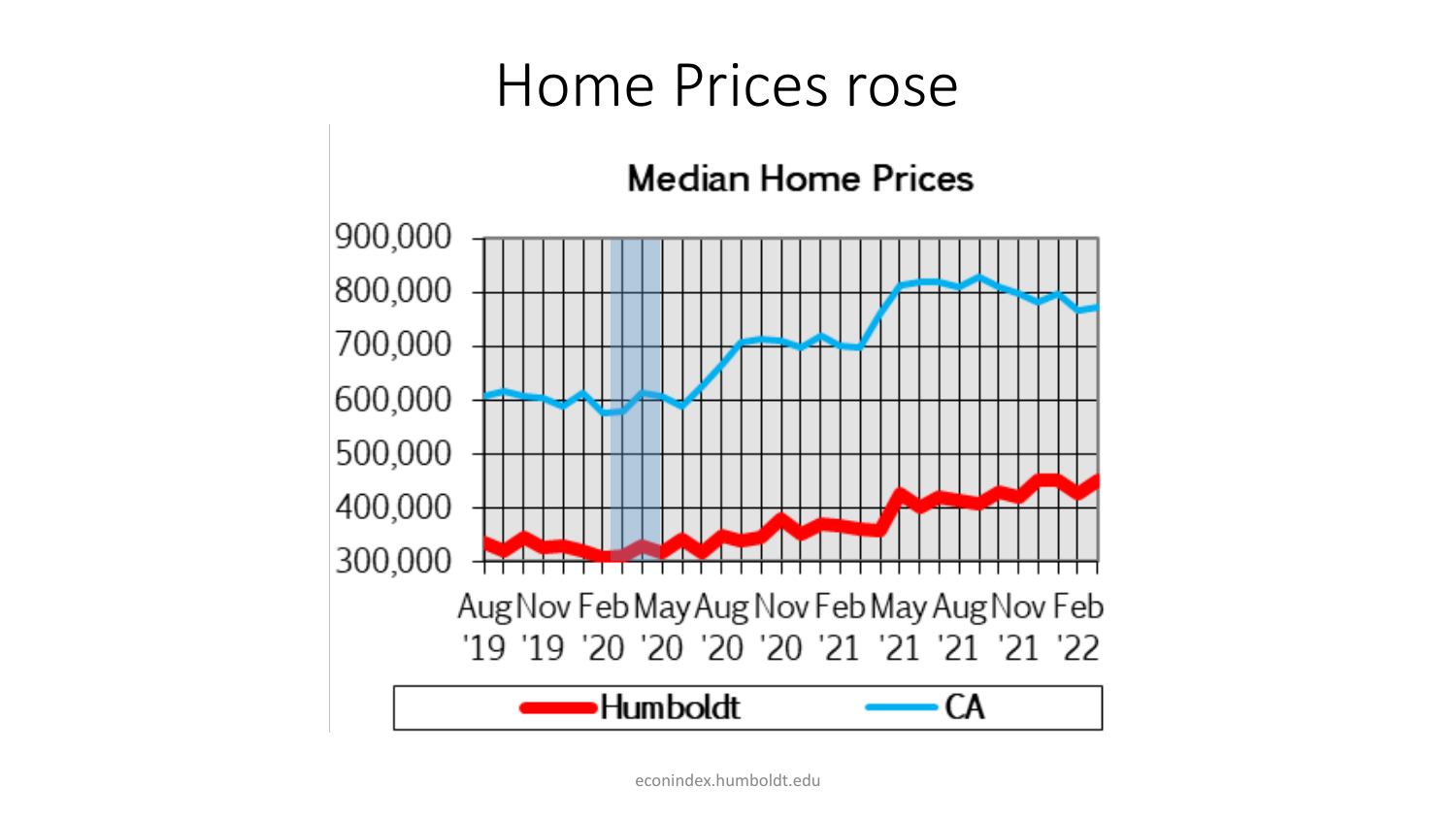#### Home Prices are rising above trend just since last Spring

**Humboldt County Median Price of Houses Sold** 



Source: Humboldt Economic Index

Year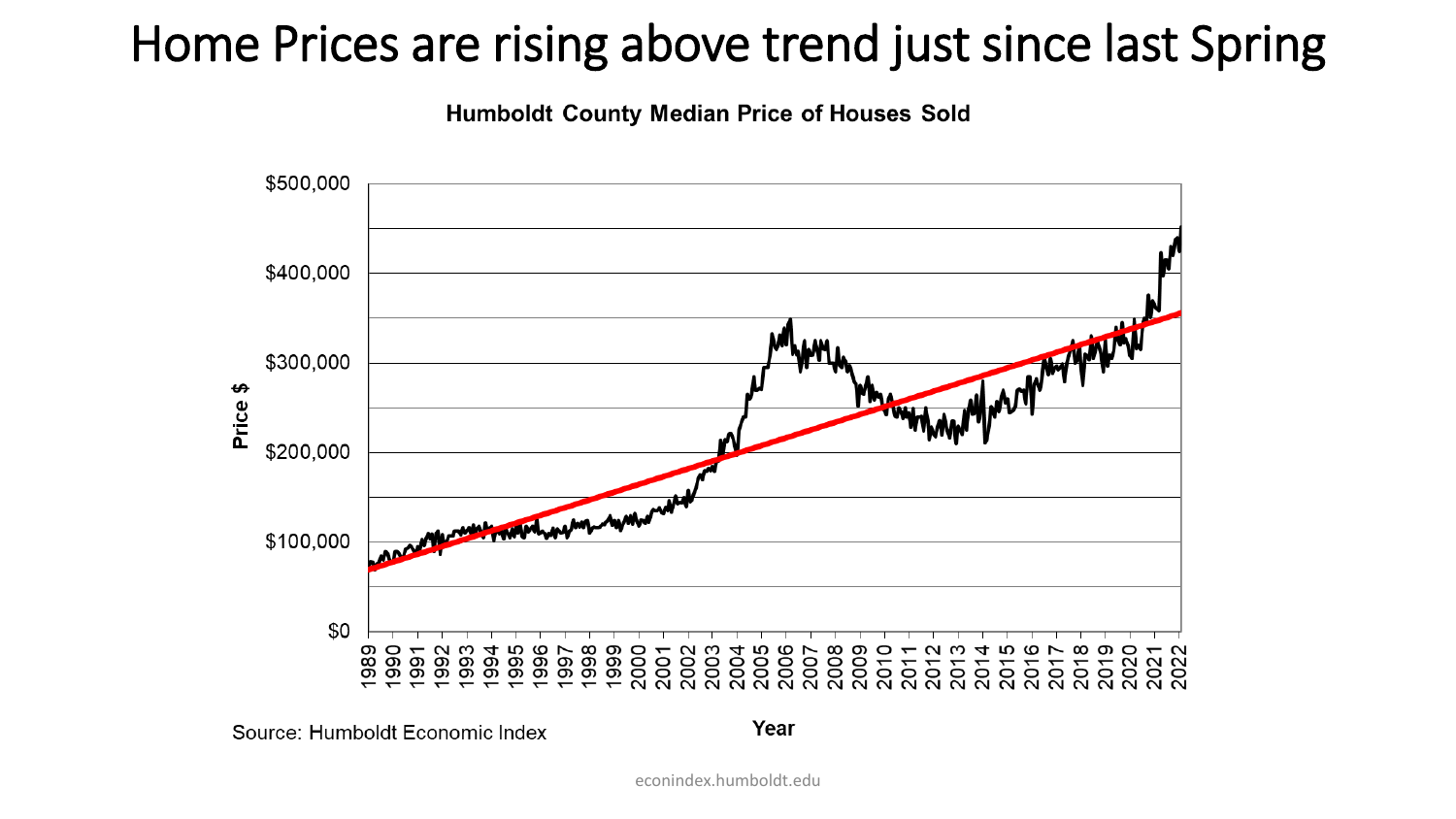#### But the Price to rent ratio stays low

Humboldt County Housing Price to Rent Ratio, 1989-2021 (medium home price/mean rent, adjusted for expenses)



Source: Humboldt Economic Index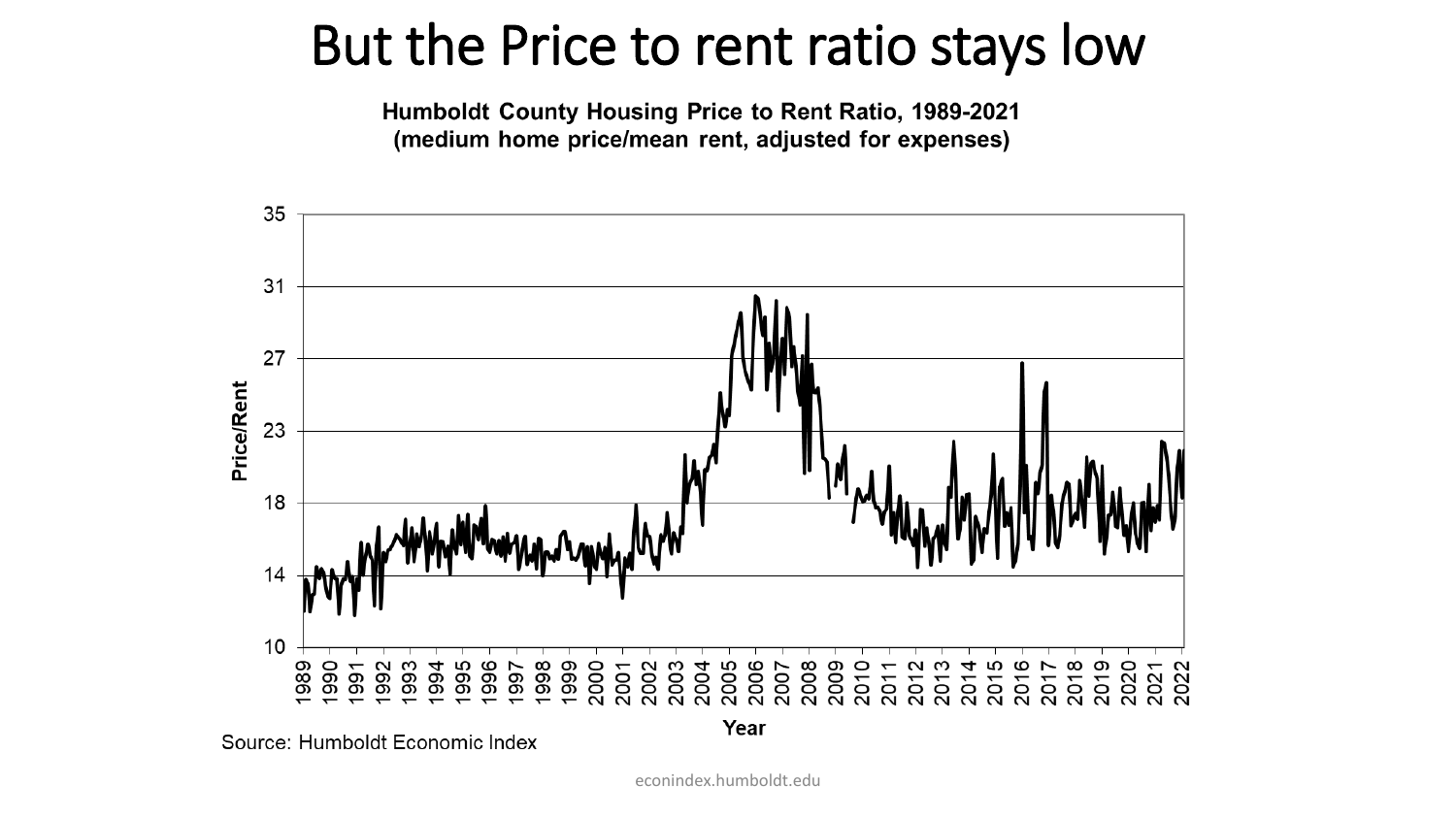# Where is the economy headed?

- What will the Federal and State Government do?
	- Will the Fed raise short term interest rates more quickly to combat rising inflation?
	- Will shelter in place return and Covid mandates return/continue?